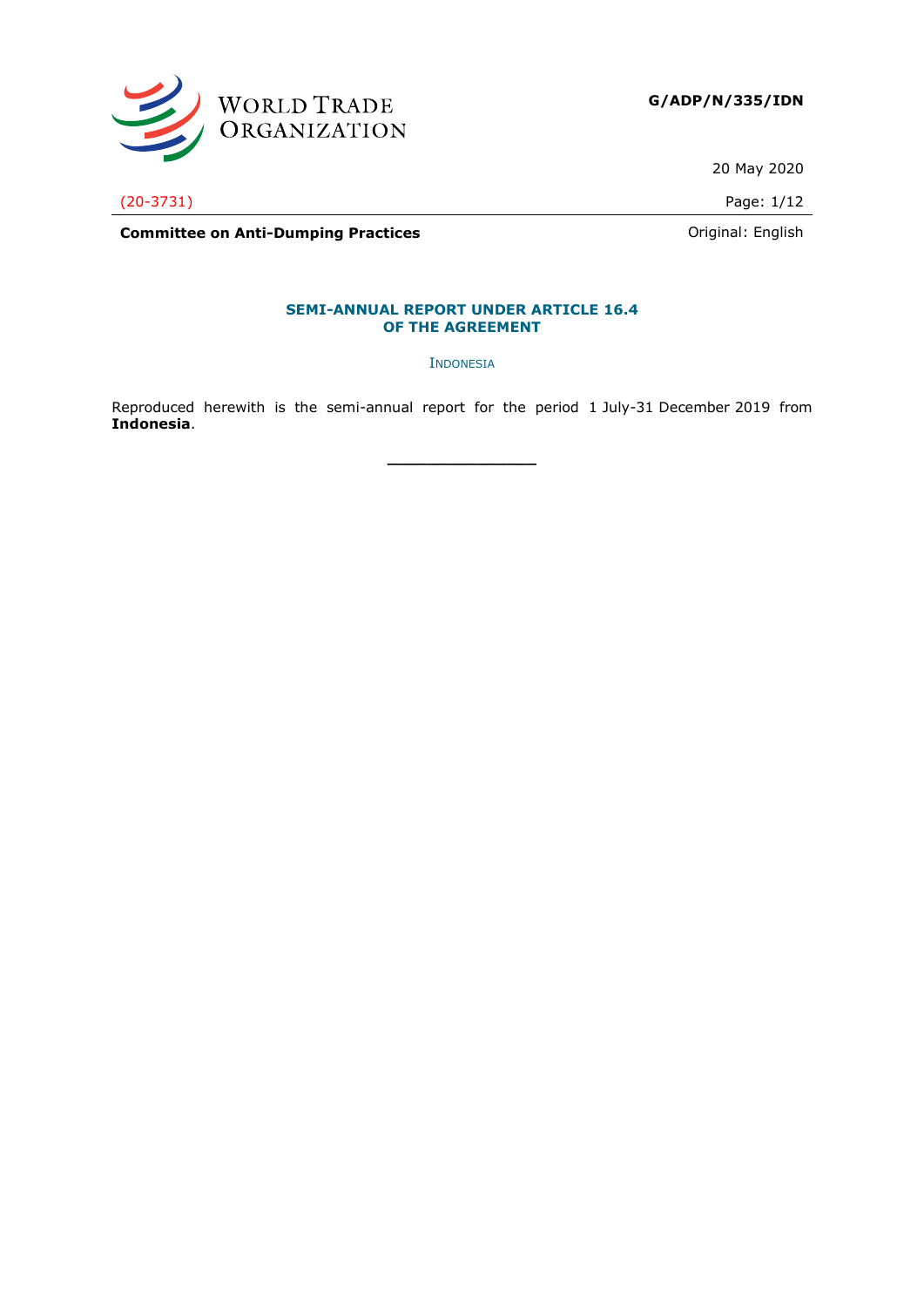## **SEMI-ANNUAL REPORT OF ANTI-DUMPING ACTIONS<sup>2</sup>**

#### FOR THE PERIOD 1 JULY-31 DECEMBER 2019

### **Original Investigations**

| Country or | <b>Product</b>                    | <b>Initiation</b>       | <b>Provisional</b>                      | <b>Final measures</b>         |                          | <b>No final</b>         | Other                    | Trade data                   |               | <b>Basis for</b> |
|------------|-----------------------------------|-------------------------|-----------------------------------------|-------------------------------|--------------------------|-------------------------|--------------------------|------------------------------|---------------|------------------|
| customs    |                                   |                         | measures and                            | <b>Definitive</b>             | <b>Price</b>             | measures/               |                          | (from published report(s))   |               | normal value     |
| territory  |                                   |                         | preliminary                             | duty                          | undertaking              | termination             |                          |                              |               | determination    |
|            |                                   |                         | determinations                          |                               |                          |                         |                          |                              |               |                  |
|            | Description;                      | Date;                   | Date of duties;                         | Date of duties;               | Date of                  | Date,                   | Date,                    | Import volume                | Import        | Codes for all    |
|            | HS 6-digit category               | period of investigation | range of                                | range of                      | application;             | reason                  | explanation              | or value (units/             | volume as %   | bases used in    |
|            | covering investigated             | (D-dumping;             | individual                              | individual                    | range of                 |                         |                          | currency);                   | of apparent   | proceeding;      |
|            | product <sup>3</sup> ; ID number; | I-injury)               | dumping margins;                        | dumping                       | individual               |                         |                          | product                      | domestic      |                  |
|            | (*) if investigation              |                         | "other" rates;                          | margins;                      | dumping                  |                         |                          | coverage,                    | consumption   |                  |
|            | of $>1$ country                   |                         | range of applied<br>rates if different, | "other" rates;                | margins or<br>minimum    |                         |                          | period, if<br>different from | or as % of    |                  |
|            |                                   |                         | reason]                                 | [range of<br>applied rates if | prices                   |                         |                          | cols. $2/3$                  | total imports |                  |
|            |                                   |                         |                                         | different,                    |                          |                         |                          |                              |               |                  |
|            |                                   |                         |                                         | reason                        |                          |                         |                          |                              |               |                  |
| -1         | $\overline{2}$                    | 3                       | 4                                       | 5.                            | 6                        | $\overline{\mathbf{z}}$ | 8                        | 9                            | 10            | 11               |
| China      | Ammonium Nitrate (*)              | 01.06.2015              |                                         |                               |                          |                         |                          | 37,605 Ton                   | 24.24%        |                  |
|            | HS: 3102.30.00.00                 | D: Oct. 13-Sep. 14      |                                         |                               |                          |                         |                          |                              | of total      |                  |
|            | ID: AD 03-2015.CHN                | I: Oct. 11-Sep. 12,     |                                         |                               |                          |                         |                          |                              | imports       |                  |
|            |                                   | Oct. 12-Sep. 13,        |                                         |                               |                          |                         |                          |                              |               |                  |
|            |                                   | Oct. 13-Sep. 14         |                                         |                               |                          |                         |                          |                              |               |                  |
|            | Polyethylene                      | 22.08.2016              |                                         |                               |                          |                         |                          | 135,729 Ton                  | 59.96%        |                  |
|            | Terephthalate (*)                 | D: Jan-Dec. 15          |                                         |                               |                          |                         |                          |                              | of total      |                  |
|            | HS: 3907.60.10.00,                | I: 2013, 2014, 2015     |                                         |                               |                          |                         |                          |                              | imports       |                  |
|            | 3907.60.20.00,<br>3907.60.90.00   |                         |                                         |                               |                          |                         |                          |                              |               |                  |
|            | ID: AD 02-2016/CHN                |                         |                                         |                               |                          |                         |                          |                              |               |                  |
|            | Spin Drawn Yarn                   | 27.10.2017              |                                         | 20.08.2019                    | $\overline{\phantom{a}}$ |                         | $\overline{\phantom{a}}$ | 13,910 Ton                   | 17.1%         |                  |
|            | (SDY)                             | D: 2016                 |                                         | $5.4 - 9.4%$                  |                          |                         |                          |                              | of total      |                  |
|            | HS: 5402.47.00                    | I: 2014, 2015, 2016     |                                         | All others: 15%               |                          |                         |                          |                              | imports       |                  |
|            | ID: AD 02-2017/CHN                |                         |                                         |                               |                          |                         |                          |                              |               |                  |

-  $\overline{v}$ 

<sup>&</sup>lt;sup>1</sup> Indonesia does not maintain the website to publish the report on anti-dumping.

 $<sup>2</sup>$  All terms and column headings used in this format have the meanings assigned to them in the instructions.</sup>

<sup>&</sup>lt;sup>3</sup> For reference purposes only.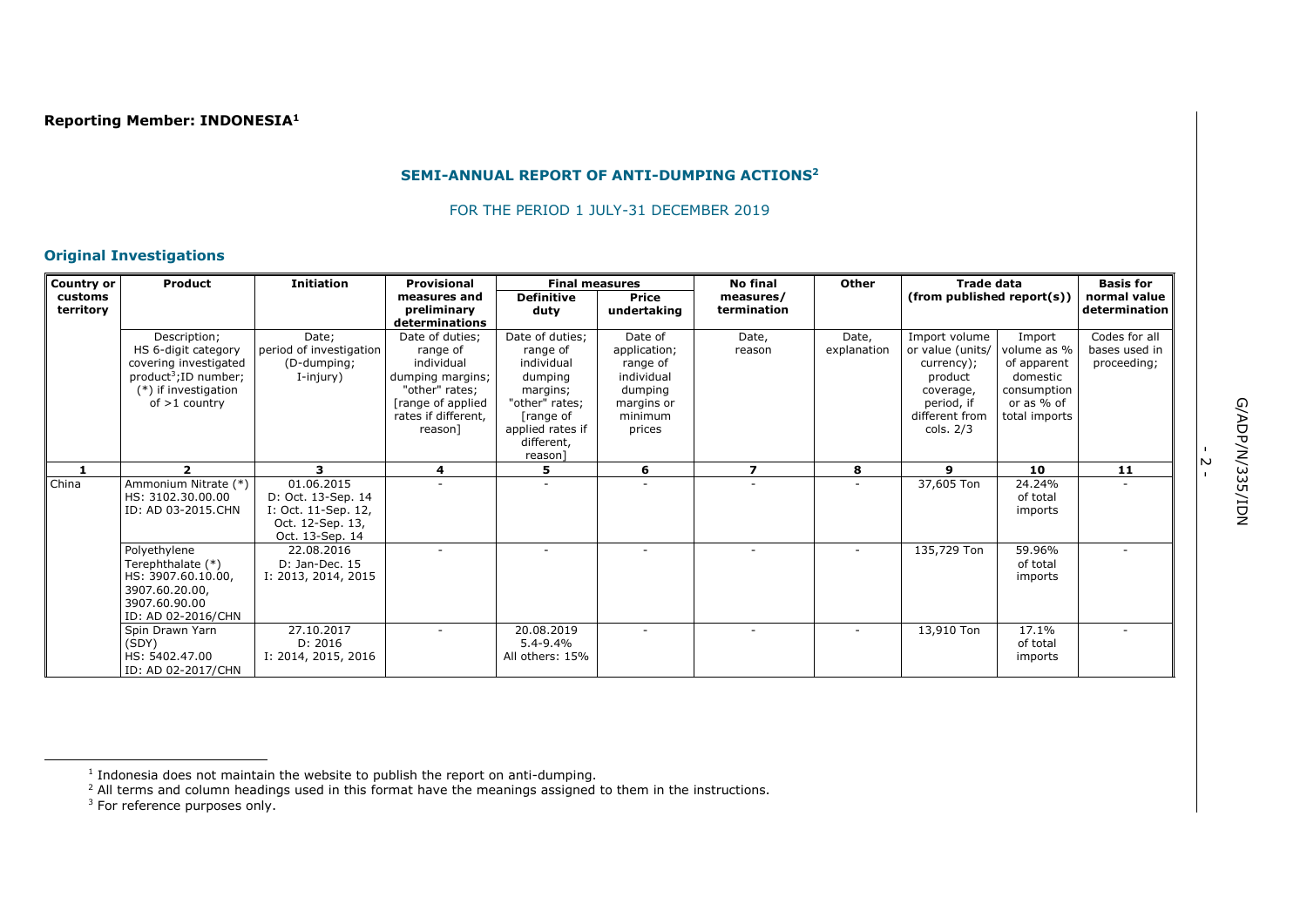| $\mathbf{1}$      | $\overline{2}$                                                                                                                                                                                                  | 3                                                                                              | 4                        | 5 | 6 | $\overline{z}$ | 8      | 9           | 10                            | 11 |                                                    |
|-------------------|-----------------------------------------------------------------------------------------------------------------------------------------------------------------------------------------------------------------|------------------------------------------------------------------------------------------------|--------------------------|---|---|----------------|--------|-------------|-------------------------------|----|----------------------------------------------------|
| China<br>(Cont'd) | <b>Biaxially Oriented</b><br>Polypropylene (BOPP)<br>$(*)$<br>HS: 3920.20.10,<br>ex 3920.20.91,<br>and ex 3920.20.99<br>ID: AD 01-2019/CHN                                                                      | 26.08.2019<br>D:2018<br>I:2016, 2017, 2018                                                     |                          |   |   |                | ÷.     | 33,517 Ton  | 22.8% of<br>total imports     |    |                                                    |
|                   | Coated Steel (*)<br>HS:7210.61.11,<br>7212.50.23,<br>7212.50.24,<br>7212.50.29,<br>7225.99.90,<br>7226.99.19,<br>7226.99.99<br>ID: AD 02-2019/CHN                                                               | 26.08.2019<br>D:2018<br>I: 2016, 2017, 2018                                                    | $\sim$                   |   |   |                |        | 738,616 Ton | 37.4% of<br>total imports     |    |                                                    |
|                   | <b>Cold Rolled Stainless</b><br>Steel (CRS) (*)<br>HS: 7219.32.00,<br>7219.33.00,<br>7219.34.00,<br>7219.35.00,<br>7219.90.00,<br>7220.20.10,<br>7220.20.90,<br>7220.90.10,<br>7220.90.90<br>ID: AD 03-2019/CHN | 23.10.2019<br>D: Apr. 18-Mar 19<br>I: Apr. 16-Mar 17,<br>Apr. 17-Mar 18,<br>Apr. 18-Mar 19     | $\overline{\phantom{a}}$ |   |   |                | $\sim$ | 154,096 Ton | 42.9% of<br>total imports     |    | <b>G/ADP/N/335/IDN</b><br>$\omega$<br>$\mathbf{L}$ |
| India             | Wheat Flour (*)<br>HS: 1101.00.10<br>ID: AD02-2014/IND                                                                                                                                                          | 27.08.2014<br>D: Jan-Dec. 13<br>I: 2010, 2011,<br>2012, 2013                                   | $\sim$                   |   |   |                |        | 59,823 Ton  | 29.12%<br>of total<br>imports |    |                                                    |
| Korea, Rep.<br>of | Ammonium Nitrate (*)<br>HS: 3102.30.00.00<br>ID: AD 02-2015.KOR                                                                                                                                                 | 01.06.2015<br>D: Oct. 13-Sep. 14<br>I: Oct. 11-Sep. 12,<br>Oct. 12-Sep. 13,<br>Oct. 13-Sep. 14 | $\sim$                   |   |   | $\sim$         | $\sim$ | 23,522 Ton  | 15.17%<br>of total<br>imports |    |                                                    |
|                   | Polyethylene<br>Terephthalate (*)<br>HS:3907.60.10.00,<br>3907.60.20.00,<br>3907.60.90.00.<br>ID: AD 01-2016/KOR                                                                                                | 22.08.2016<br>D: Jan-Dec. 15<br>I: 2013, 2014, 2015                                            |                          |   |   |                |        | 50,407 Ton  | 22.27%<br>of total<br>imports |    |                                                    |
| Malaysia          | Ammonium Nitrate (*)<br>HS:3102.30.00.00<br>ID: AD 02-2015.MYS                                                                                                                                                  | 01.06.2015<br>D: Oct. 13-Sep. 14<br>I: Oct. 11-Sep. 12,<br>Oct. 12-Sep. 13,<br>Oct. 13-Sep. 14 | $\blacksquare$           |   |   |                |        | 69,650 Ton  | 44.90%<br>of total<br>imports |    |                                                    |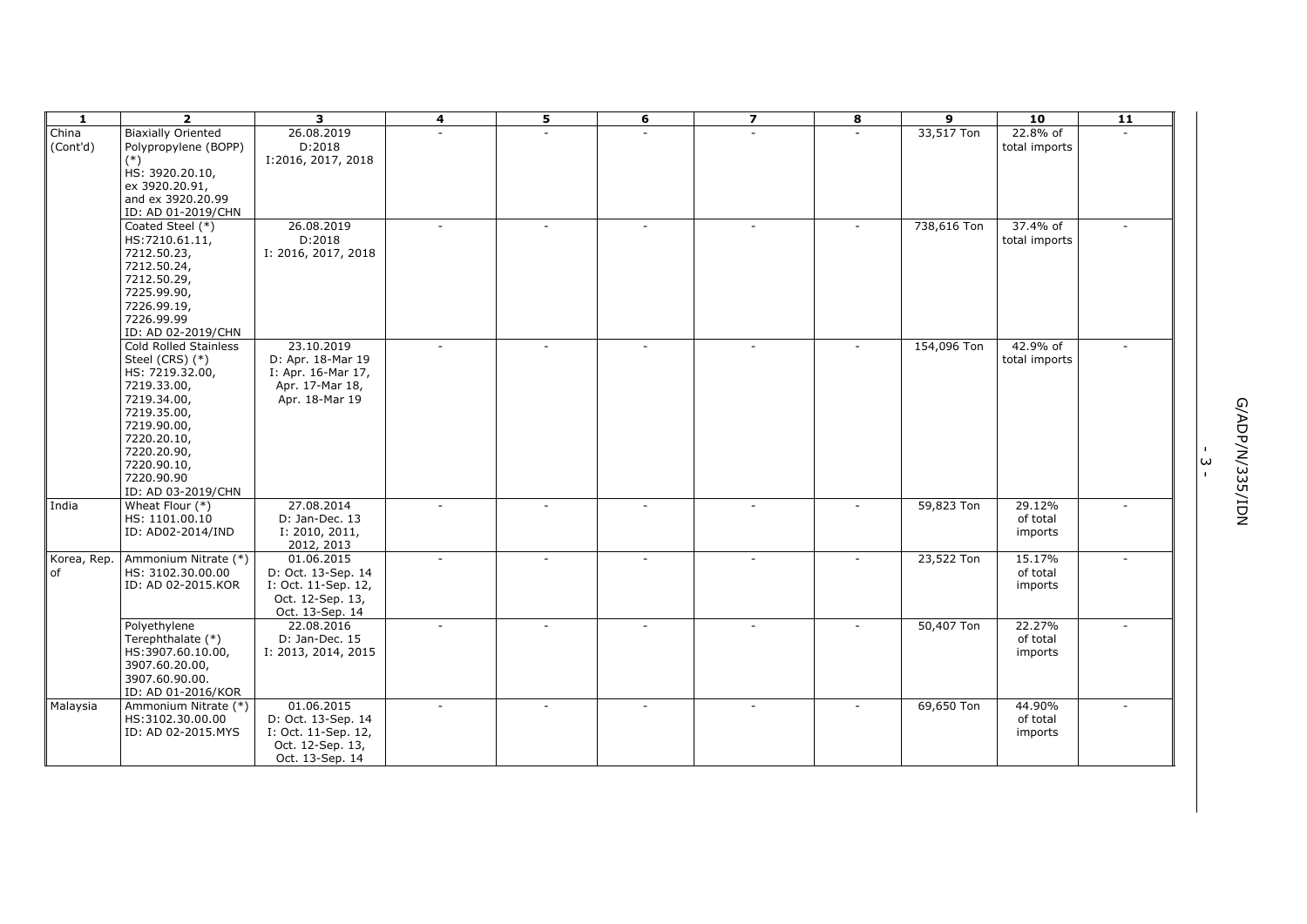| $\mathbf{1}$         | $\overline{2}$                                                                                                                                                                                           | 3                                                                                          | 4                        | 5      | 6 | $\overline{z}$ | 8      | 9             | 10                            | 11 |                                  |                        |
|----------------------|----------------------------------------------------------------------------------------------------------------------------------------------------------------------------------------------------------|--------------------------------------------------------------------------------------------|--------------------------|--------|---|----------------|--------|---------------|-------------------------------|----|----------------------------------|------------------------|
| Malaysia<br>(Cont'd) | Polyethylene<br>Terephthalate (*)<br>HS:3907.60.10.00,<br>3907.60.20.00,<br>3907.60.90.00.<br>ID: AD 01-2016/MYS                                                                                         | 22.08.2016<br>D: Jan-Dec. 15<br>I: 2013, 2014, 2015                                        | $\sim$                   |        |   |                | $\sim$ | 14,901 Ton    | 6.58%<br>of total<br>imports  |    |                                  |                        |
|                      | <b>Biaxially Oriented</b><br>Polypropylene (BOPP)<br>$(*)$<br>HS: 3920.2010,<br>ex 3920.20.91,<br>and ex 3920.20.99<br>ID: AD 01-2019/MYS                                                                | 26.08.2019<br>D:2018<br>I: 2016, 2017, 2018                                                | $\sim$                   | $\sim$ |   | $\sim$         | $\sim$ | 22,719 Ton    | 15.4% of<br>total imports     |    |                                  |                        |
|                      | Cold Rolled Stainless<br>Steel (CRS) (*)<br>HS: 7219.32.00,<br>7219.33.00,<br>7219.34.00,<br>7219.35.00,<br>7219.90.00,<br>7220.20.10,<br>7220.20.90,<br>7220.90.10,<br>7220.90.90<br>ID: AD 02-2019/MYS | 23.10.2019<br>D: Apr. 18-Mar 19<br>I: Apr. 16-Mar 17,<br>Apr. 17-Mar 18,<br>Apr. 18-Mar 19 | $\sim$                   |        |   | $\sim$         | $\sim$ | 32,518 Ton    | $9.1\%$ of<br>total imports   |    |                                  | <b>G/ADP/N/335/IDN</b> |
| Sri Lanka            | Wheat Flour (*)<br>HS: 1101.00.10<br>ID: AD01-2014/SRL                                                                                                                                                   | 27.08.2014<br>D: Jan-Dec. 13<br>I: 2010, 2011,<br>2012, 2013                               | ÷                        |        |   |                | $\sim$ | 56,848 Ton    | 27.67%<br>of total<br>imports |    | $\blacktriangle$<br>$\mathbf{I}$ |                        |
| Turkey               | Wheat Flour $(*)$<br>HS: 1101.00.10<br>ID: AD01-2014/TUR                                                                                                                                                 | 27.08.2014<br>D: Jan-Dec. 13<br>I: 2010, 2011,<br>2012, 2013                               |                          |        |   | $\sim$         |        | 59,734 Ton    | 29.07%<br>of total<br>imports |    |                                  |                        |
| Viet Nam             | Coated Steel (*)<br>HS: 7210.61.11,<br>7212.50.23,<br>7212.50.24,<br>7212.50.29,<br>7225.99.90,<br>7226.99.19,<br>7226.99.99<br>ID: AD01-2019/VNM                                                        | 26.08.2019<br>D:2018<br>I: 2016, 2017, 2018                                                | $\overline{\phantom{a}}$ |        |   |                | $\sim$ | 1,005,022 Ton | 50.9% of<br>total imports     | ٠  |                                  |                        |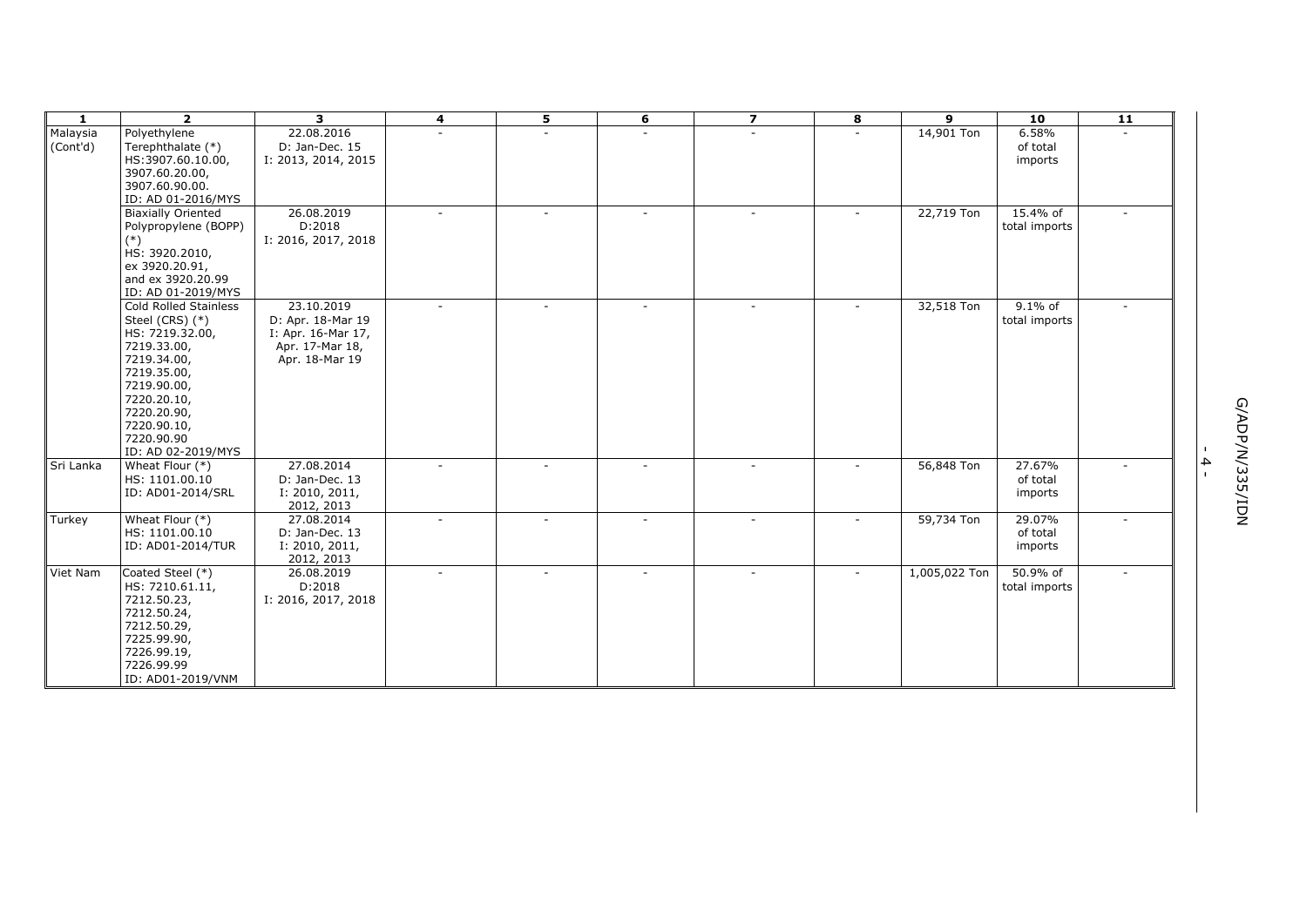# **Reviews/Other subsequent proceedings**

| <b>Country or</b>    | <b>Product</b>                                                                                                                                                                                                                          | <b>Initiation</b>                                                                                                      | Preliminary                                                                                                                               | <b>Final results</b>                                                                                                                         |                                                                                                                        | <b>Revocation</b>       | Other (e.g.,                                      | <b>Trade Data</b>                                                                                                    |                                                                                                | <b>Basis for normal</b>                      |
|----------------------|-----------------------------------------------------------------------------------------------------------------------------------------------------------------------------------------------------------------------------------------|------------------------------------------------------------------------------------------------------------------------|-------------------------------------------------------------------------------------------------------------------------------------------|----------------------------------------------------------------------------------------------------------------------------------------------|------------------------------------------------------------------------------------------------------------------------|-------------------------|---------------------------------------------------|----------------------------------------------------------------------------------------------------------------------|------------------------------------------------------------------------------------------------|----------------------------------------------|
| customs<br>territory |                                                                                                                                                                                                                                         |                                                                                                                        | results/<br>determination                                                                                                                 | <b>Definitive duty</b>                                                                                                                       | <b>Price</b><br>undertaking                                                                                            | of Measures             | procedures<br>not affecting<br>the duty<br>level) | (if available from published<br>report(s) on proceeding)                                                             |                                                                                                | value<br>determination                       |
|                      | Description;<br>HS 6-digit category<br>covering investigated<br>product;<br>ID number:<br>(*) if investigation<br>of $>1$ country                                                                                                       | Date,<br>Type of Review or<br>Procedure (code),<br>Period Covered                                                      | Effective date;<br>range of<br>individual<br>dumping<br>margins;<br>"other" rates;<br>[range of applied<br>rates if different,<br>reason] | Effective date,<br>range of<br>individual<br>dumping<br>margins;<br>"other" rates;<br>[range of<br>applied rates if<br>different,<br>reason] | Effective date;<br>range of<br>individual<br>dumping<br>margins or<br>minimum<br>prices;<br>or other<br>outcome (code) | Date,<br>reason         | Date,<br>explanation                              | Import volume<br>or value (units/<br>currency);<br>product<br>coverage,<br>period, if<br>different from<br>cols. 2/3 | Import<br>volume as %<br>of apparent<br>domestic<br>consumption<br>or as % of<br>total imports | Codes for all<br>bases used in<br>proceeding |
| $\mathbf{1}$         | $\overline{2}$                                                                                                                                                                                                                          | 3                                                                                                                      | 4                                                                                                                                         | 5                                                                                                                                            | 6                                                                                                                      | $\overline{\mathbf{z}}$ | 8                                                 | 9                                                                                                                    | 10                                                                                             | 11                                           |
| China                | Cold Rolled Coil/Sheet (*)<br>HS: 7209.16.00.10,<br>7209.17.00.10,<br>7209.18.99.00,<br>7209.26.00.10,<br>7209.27.00.10,<br>7209.28.90.00,<br>7209.90.90.00,<br>7211.23.90.90,<br>7211.29.90.00,<br>7211.90.10.00,<br>ID: AD04-2011/CHN | 04.09.2015<br>D: Jan-Dec. 14<br>I: 2012, 2013,<br>2014<br><b>Sunset Review</b>                                         |                                                                                                                                           | $\sim$                                                                                                                                       | $\sim$                                                                                                                 |                         |                                                   | 1,887 Ton                                                                                                            | 0.47%<br>of total<br>imports                                                                   |                                              |
|                      | Hot Rolled Plate (*)<br>7208.5100, 7208.5200<br>ID: AD02-2010/CHN                                                                                                                                                                       | 05.03.2018<br>D: Nov. 16-Oct. 17<br>I: Nov. 14-Oct. 15,<br>Nov. 15-Oct. 16,<br>Nov. 16-Oct. 17<br><b>Sunset Review</b> |                                                                                                                                           | 15.08.2019<br>All exporters:<br>10.47%                                                                                                       |                                                                                                                        |                         |                                                   | 18,390 Ton                                                                                                           | 12.2%<br>of total<br>imports                                                                   |                                              |
|                      | Polyester Staple Fiber (*)<br>5503.2000<br>ID: AD03-2009/CHN                                                                                                                                                                            | 25.05.2018<br>D: Jan.-Dec. 17<br>I: Jan.-Dec. 2015,<br>2016, 2017<br><b>Sunset Review</b>                              |                                                                                                                                           | 19.08.2019<br>$0-13.0%$<br>All others:<br>16.0%                                                                                              | ÷                                                                                                                      | ÷.                      | $\sim$                                            | 100,521 Ton                                                                                                          | 63%<br>of total<br>imports                                                                     |                                              |
|                      | <b>Biaxially Oriented</b><br>Polyethylene<br>Terephthalate (*)<br>HS: ex. 3920.62.10,<br>ex. 3920.62.90<br>ID: AD01 2014/CHN                                                                                                            | 30.09.2019<br>D: 2018<br>I: 2016; 2017,<br>2018<br><b>Interim Review</b>                                               |                                                                                                                                           |                                                                                                                                              |                                                                                                                        |                         |                                                   | 117,475 Ton                                                                                                          | 62.4%<br>of total<br>imports                                                                   |                                              |

ا<br>- 5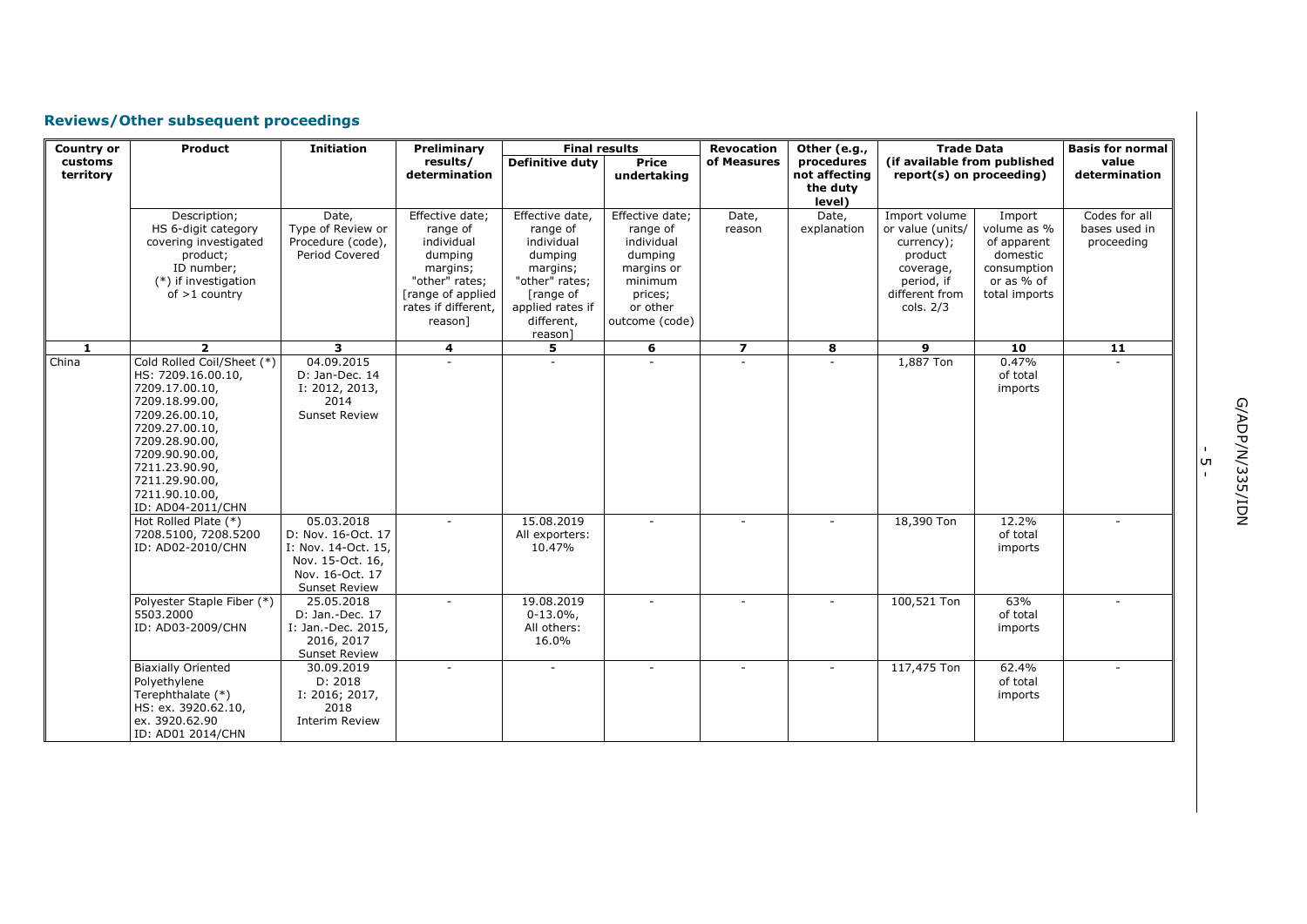| -1          | $\overline{2}$                  | $\overline{\mathbf{3}}$      | $\overline{\mathbf{4}}$ | 5            | 6                        | $\overline{z}$           | 8 | 9           | 10       | $\overline{11}$ |                   |                 |
|-------------|---------------------------------|------------------------------|-------------------------|--------------|--------------------------|--------------------------|---|-------------|----------|-----------------|-------------------|-----------------|
| China       | <b>Biaxially Oriented</b>       | 23.10.2019                   |                         |              |                          | ä,                       |   | 125,901 Ton | 65.1%    |                 |                   |                 |
| (Cont'd)    | Polyethylene                    | D: 2018                      |                         |              |                          |                          |   |             | of total |                 |                   |                 |
|             | Terephthalate (*)               | I: 2016, 2017,               |                         |              |                          |                          |   |             | imports  |                 |                   |                 |
|             | HS: 3920.62.10,                 | 2018                         |                         |              |                          |                          |   |             |          |                 |                   |                 |
|             | 3920.62.90                      | <b>Sunset Review</b>         |                         |              |                          |                          |   |             |          |                 |                   |                 |
|             | ID: AD01 2014/CHN               |                              |                         |              |                          |                          |   |             |          |                 |                   |                 |
| India       | Polyester Staple Fiber (*)      | 25.05.2018                   | $\sim$                  | 19.08.19     | $\sim$                   | $\sim$                   |   | 7,396 Ton   | 5%       | $\sim$          |                   |                 |
|             | 5503.2000                       | D: Jan.-Dec. 17              |                         | 5.82-16.67%, |                          |                          |   |             | of total |                 |                   |                 |
|             | ID: AD04-2009/IND               | I: Jan.-Dec. 2015,           |                         | All others:  |                          |                          |   |             | imports  |                 |                   |                 |
|             |                                 | 2016, 2017                   |                         | 16.0%        |                          |                          |   |             |          |                 |                   |                 |
|             |                                 | <b>Sunset Review</b>         |                         |              |                          |                          |   |             |          |                 |                   |                 |
|             | <b>Biaxially Oriented</b>       | 30.09.2019                   | $\sim$                  | $\sim$       | $\overline{\phantom{a}}$ |                          |   | 6,175 Ton   | 3.3%     |                 |                   |                 |
|             | Polyethylene                    | D: 2018                      |                         |              |                          |                          |   |             | of total |                 |                   |                 |
|             | Terephthalate (*)               | I: 2016; 2017,               |                         |              |                          |                          |   |             | imports  |                 |                   |                 |
|             | HS: ex. 3920.62.10,             | 2018                         |                         |              |                          |                          |   |             |          |                 |                   |                 |
|             | ex. 3920.62.90                  | <b>Interim Review</b>        |                         |              |                          |                          |   |             |          |                 |                   |                 |
|             | ID: AD01 2014/IND               |                              |                         |              |                          |                          |   |             |          |                 |                   |                 |
|             | <b>Biaxially Oriented</b>       | 23.10.2019                   |                         |              | $\sim$                   | $\sim$                   |   | 7,416 Ton   | $3.8\%$  |                 |                   |                 |
|             | Polyethylene                    | D: 2018                      |                         |              |                          |                          |   |             | of total |                 |                   |                 |
|             | Terephthalate (*)               | I: 2016; 2017,               |                         |              |                          |                          |   |             | imports  |                 |                   |                 |
|             | HS: 3920.62.10,                 | 2018<br><b>Sunset Review</b> |                         |              |                          |                          |   |             |          |                 |                   |                 |
|             | 3920.62.90<br>ID: AD01 2014/IND |                              |                         |              |                          |                          |   |             |          |                 |                   |                 |
| Japan       | Cold Rolled Coil/Sheet (*)      | 04.09.2015                   |                         | $\sim$       | $\sim$                   | $\overline{\phantom{a}}$ |   | 8,917 Ton   | 2.21%    |                 |                   | MQI/SS2/N/dQV/5 |
|             | HS: 7209.16.00.10,              | D: Jan-Dec. 14               |                         |              |                          |                          |   |             | of total |                 |                   |                 |
|             | 7209.17.00.10,                  | I: 2012, 2013,               |                         |              |                          |                          |   |             | imports  |                 | $\mathsf{\sigma}$ |                 |
|             | 7209.18.99.00,                  | 2014                         |                         |              |                          |                          |   |             |          |                 | $\blacksquare$    |                 |
|             | 7209.26.00.10,                  | <b>Sunset Review</b>         |                         |              |                          |                          |   |             |          |                 |                   |                 |
|             | 7209.27.00.10,                  |                              |                         |              |                          |                          |   |             |          |                 |                   |                 |
|             | 7209.28.90.00,                  |                              |                         |              |                          |                          |   |             |          |                 |                   |                 |
|             | 7209.90.90.00,                  |                              |                         |              |                          |                          |   |             |          |                 |                   |                 |
|             | 7211.23.90.90,                  |                              |                         |              |                          |                          |   |             |          |                 |                   |                 |
|             | 7211.29.90.00,                  |                              |                         |              |                          |                          |   |             |          |                 |                   |                 |
|             | 7211.90.10.00                   |                              |                         |              |                          |                          |   |             |          |                 |                   |                 |
|             | ID: AD03-2011/JPN               |                              |                         |              |                          |                          |   |             |          |                 |                   |                 |
| Korea, Rep. | Hot Rolled Coil (*)             | 13.08.15                     |                         | $\sim$       | $\sim$                   | $\overline{\phantom{a}}$ |   | 585,949 Ton | 40.62%   |                 |                   |                 |
| of          | HS: 7208.10.0000,               | D: Jan-Dec. 14               |                         |              |                          |                          |   |             | of total |                 |                   |                 |
|             | 7208.25.0000,                   | I: 2011, 2012,               |                         |              |                          |                          |   |             | imports  |                 |                   |                 |
|             | 7208.26.0000,                   | 2013, 2014.                  |                         |              |                          |                          |   |             |          |                 |                   |                 |
|             | 7208.27.0000,                   | <b>Interim Review</b>        |                         |              |                          |                          |   |             |          |                 |                   |                 |
|             | 7208.36.0000,                   |                              |                         |              |                          |                          |   |             |          |                 |                   |                 |
|             | 7208.37.0000,                   |                              |                         |              |                          |                          |   |             |          |                 |                   |                 |
|             | 7208.38.0000,                   |                              |                         |              |                          |                          |   |             |          |                 |                   |                 |
|             | 7208.39.0000,                   |                              |                         |              |                          |                          |   |             |          |                 |                   |                 |
|             | 7208.90.0000                    |                              |                         |              |                          |                          |   |             |          |                 |                   |                 |
|             | ID: AD01-2009/KOR               |                              |                         |              |                          |                          |   |             |          |                 |                   |                 |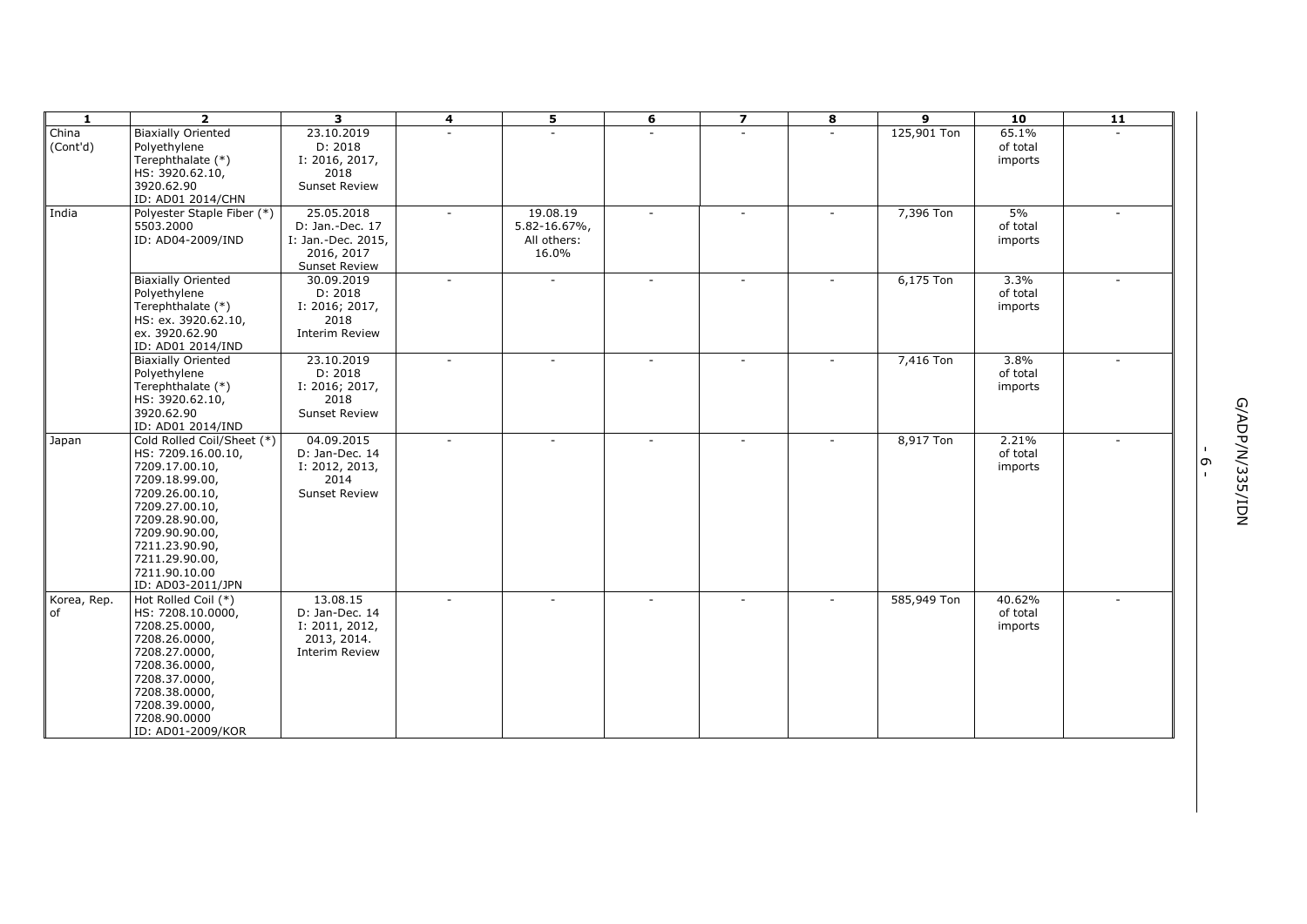| $\mathbf{1}$ | $\overline{2}$             | 3                    | 4 | 5              | 6      | $\overline{ }$           | 8 | 9           | 10            | 11 |                                          |
|--------------|----------------------------|----------------------|---|----------------|--------|--------------------------|---|-------------|---------------|----|------------------------------------------|
| Korea, Rep.  | Hot Rolled Coil (*)        | 08.04.2015           |   |                |        |                          |   | 585,949 Ton | 40.62%        |    |                                          |
| of (Cont'd)  | HS: 7208.10.0000,          | D: Jan-Dec. 14       |   |                |        |                          |   |             | of total      |    |                                          |
|              | 7208.25.0000,              | I: 2011, 2012,       |   |                |        |                          |   |             | imports       |    |                                          |
|              | 7208.26.0000,              | 2013, 2014           |   |                |        |                          |   |             |               |    |                                          |
|              | 7208.27.0000,              | <b>Sunset Review</b> |   |                |        |                          |   |             |               |    |                                          |
|              | 7208.36.0000,              |                      |   |                |        |                          |   |             |               |    |                                          |
|              | 7208.37.0000,              |                      |   |                |        |                          |   |             |               |    |                                          |
|              | 7208.38.0000,              |                      |   |                |        |                          |   |             |               |    |                                          |
|              | 7208.39.0000,              |                      |   |                |        |                          |   |             |               |    |                                          |
|              | 7208.90.0000               |                      |   |                |        |                          |   |             |               |    |                                          |
|              | ID: AD01-2009/KOR          |                      |   |                |        |                          |   |             |               |    |                                          |
|              | Cold Rolled Coil/Sheet (*) | 04.09.2015           |   |                |        |                          |   | 100,967 Ton | 24.99% of     |    |                                          |
|              | HS: 7209.16.00.10,         | D: Jan-Dec. 14       |   |                |        |                          |   |             | total imports |    |                                          |
|              | 7209.17.00.10,             | I: 2012, 2013,       |   |                |        |                          |   |             |               |    |                                          |
|              | 7209.18.99.00,             | 2014                 |   |                |        |                          |   |             |               |    |                                          |
|              | 7209.26.00.10,             | <b>Sunset Review</b> |   |                |        |                          |   |             |               |    |                                          |
|              | 7209.27.00.10,             |                      |   |                |        |                          |   |             |               |    |                                          |
|              | 7209.28.90.00,             |                      |   |                |        |                          |   |             |               |    |                                          |
|              | 7209.90.90.00,             |                      |   |                |        |                          |   |             |               |    |                                          |
|              | 7211.23.90.90,             |                      |   |                |        |                          |   |             |               |    |                                          |
|              | 7211.29.90.00,             |                      |   |                |        |                          |   |             |               |    |                                          |
|              | 7211.90.10.00              |                      |   |                |        |                          |   |             |               |    |                                          |
|              | ID: AD06-2011/KOR          |                      |   |                |        |                          |   |             |               |    | <b>G/ADP/N/335/IDN</b>                   |
| Malaysia     | Hot Rolled Coil (*)        | 08.04.2015           |   |                | $\sim$ | $\sim$                   |   | 57 Ton      | 0.0040%       |    |                                          |
|              | HS: 7208.10.0000,          | D: Jan-Dec. 14       |   |                |        |                          |   |             | of total      |    |                                          |
|              | 7208.25.0000,              | I: 2011, 2012,       |   |                |        |                          |   |             | imports       |    | $\overline{\phantom{0}}$<br>$\mathbf{L}$ |
|              | 7208.26.0000,              | 2013, 2014           |   |                |        |                          |   |             |               |    |                                          |
|              | 7208.27.0000,              | <b>Sunset Review</b> |   |                |        |                          |   |             |               |    |                                          |
|              | 7208.36.0000,              |                      |   |                |        |                          |   |             |               |    |                                          |
|              | 7208.37.0000,              |                      |   |                |        |                          |   |             |               |    |                                          |
|              | 7208.38.0000,              |                      |   |                |        |                          |   |             |               |    |                                          |
|              | 7208.39.0000,              |                      |   |                |        |                          |   |             |               |    |                                          |
|              | 7208.90.0000               |                      |   |                |        |                          |   |             |               |    |                                          |
|              | ID: AD02-2009/MYS          |                      |   |                |        |                          |   |             |               |    |                                          |
| Singapore    | <b>Hot Rolled Plate</b>    | 05.03.2018           |   | 15.08.2019     | $\sim$ | $\overline{\phantom{a}}$ |   | 53,528 Ton  | 35.6%         |    |                                          |
|              | 7208.5100,                 | D: Nov. 16-Oct. 17   |   | All exporters: |        |                          |   |             | of total      |    |                                          |
|              | 7208.5200                  | I: Nov. 14-Oct. 15,  |   | 12.50%         |        |                          |   |             | imports       |    |                                          |
|              | ID: AD01-2010/SIN          | Nov. 15-Oct. 16,     |   |                |        |                          |   |             |               |    |                                          |
|              |                            | Nov. 16-Oct. 17      |   |                |        |                          |   |             |               |    |                                          |
|              |                            | <b>Sunset Review</b> |   |                |        |                          |   |             |               |    |                                          |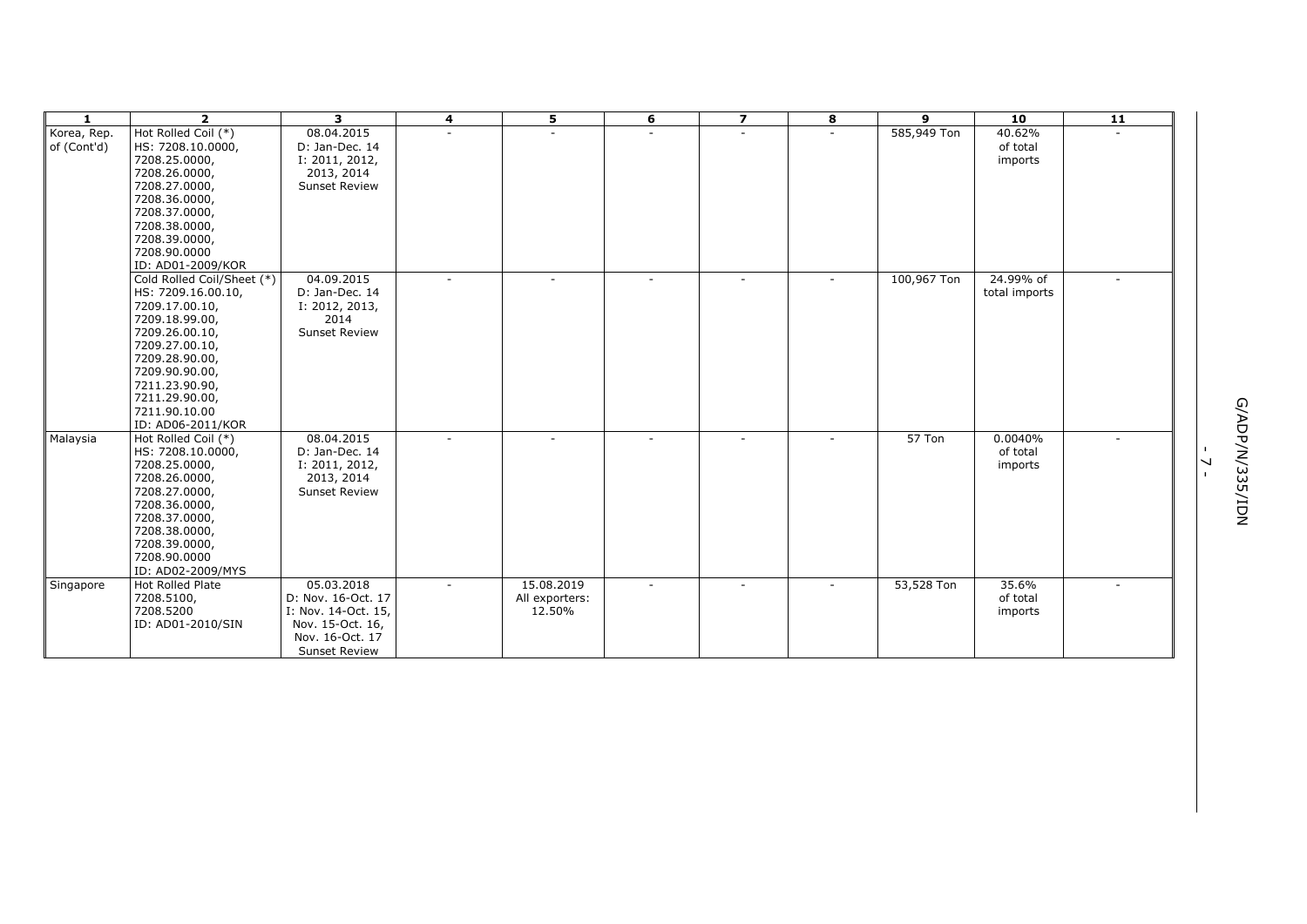| $\mathbf{1}$ | $\overline{2}$                      | 3                                       | 4      | 5              | 6      | $\overline{ }$           | 8      | 9           | 10         | 11     |                          |
|--------------|-------------------------------------|-----------------------------------------|--------|----------------|--------|--------------------------|--------|-------------|------------|--------|--------------------------|
| Chinese      | Cold Rolled Coil/Sheet (*)          | 04.09.2015                              |        |                |        | ÷.                       |        | 102,225 Ton | 25.30%     |        |                          |
| Taipei       | HS: 7209.16.00.10,                  | D: Jan-Dec. 14                          |        |                |        |                          |        |             | of total   |        |                          |
|              | 7209.17.00.10,                      | I: 2012, 2013,                          |        |                |        |                          |        |             | imports    |        |                          |
|              | 7209.18.99.00,                      | 2014                                    |        |                |        |                          |        |             |            |        |                          |
|              | 7209.26.00.10,                      | <b>Sunset Review</b>                    |        |                |        |                          |        |             |            |        |                          |
|              | 7209.27.00.10,                      |                                         |        |                |        |                          |        |             |            |        |                          |
|              | 7209.28.90.00,                      |                                         |        |                |        |                          |        |             |            |        |                          |
|              | 7209.90.90.00,                      |                                         |        |                |        |                          |        |             |            |        |                          |
|              | 7211.23.90.90,                      |                                         |        |                |        |                          |        |             |            |        |                          |
|              | 7211.29.90.00,                      |                                         |        |                |        |                          |        |             |            |        |                          |
|              | 7211.90.10.00<br>ID: AD05-2011/TPKM |                                         |        |                |        |                          |        |             |            |        |                          |
|              |                                     | 25.05.2018                              | $\sim$ | 19.08.2019     | $\sim$ | $\sim$                   | $\sim$ |             | $1\%$      | $\sim$ |                          |
|              | Polyester Staple Fiber<br>5503.2000 | D: Jan.-Dec. 17                         |        | All exporters: |        |                          |        | 2,215 Ton   | of total   |        |                          |
|              | ID: AD05-2009/TPKM                  | I: Jan.-Dec. 15,                        |        | 28.47%         |        |                          |        |             | imports    |        |                          |
|              |                                     | 2016, 2017                              |        |                |        |                          |        |             |            |        |                          |
|              |                                     | <b>Sunset Review</b>                    |        |                |        |                          |        |             |            |        |                          |
| Thailand     | <b>Biaxially Oriented</b>           | 30.09.2019                              |        |                |        |                          |        | 46,124 Ton  | 24.5%      |        |                          |
|              | Polyethylene                        | D: 2018                                 |        |                |        |                          |        |             | of total   |        |                          |
|              | Terephthalate (*)                   | I: 2016; 2017,                          |        |                |        |                          |        |             | imports    |        |                          |
|              | HS: ex. 3920.62.10,                 | 2018                                    |        |                |        |                          |        |             |            |        |                          |
|              | ex. 3920.62.90                      | <b>Interim Review</b>                   |        |                |        |                          |        |             |            |        |                          |
|              | ID: AD02-2014/THA                   |                                         |        |                |        |                          |        |             |            |        |                          |
|              | <b>Biaxially Oriented</b>           | 23.10.2019                              | $\sim$ | ÷.             |        |                          |        | 47,024 Ton  | 24.3%      |        |                          |
|              | Polyethylene                        | D: 2018                                 |        |                |        |                          |        |             | of total   |        |                          |
|              | Terephthalate (*)                   | I: 2016, 2017,                          |        |                |        |                          |        |             | imports    |        | $\infty$<br>$\mathbf{r}$ |
|              | HS: 3920.62.10,                     | 2018                                    |        |                |        |                          |        |             |            |        |                          |
|              | 3920.62.90                          | <b>Sunset Review</b>                    |        |                |        |                          |        |             |            |        |                          |
|              | ID: AD02-2014/THA                   |                                         |        |                |        |                          |        |             |            |        | MQI/S22/N/30N            |
| Ukraine      | Hot Rolled Plate (*)                | 05.03.2018                              |        | 15.08.2019     |        | $\sim$                   |        | 34,231 Ton  | 22.8%      |        |                          |
|              | 7208.5100; 7208.5200                | D: Nov. 16-Oct. 17                      |        | All exporters: |        |                          |        |             | of imports |        |                          |
|              | ID: AD02-2010/UKR                   | I: Nov. 14-Oct. 15,                     |        | 12.33%         |        |                          |        |             |            |        |                          |
|              |                                     | Nov. 15-Oct. 16,                        |        |                |        |                          |        |             |            |        |                          |
|              |                                     | Nov. 16-Oct. 17<br><b>Sunset Review</b> |        |                |        |                          |        |             |            |        |                          |
| Viet Nam     | Cold Rolled Coil/Sheet (*)          | 04.09.15                                | $\sim$ |                |        | $\overline{\phantom{a}}$ |        | 19,613 Ton  | 4.85%      |        |                          |
|              | HS: 7209.16.00.10;                  | D: Jan-Dec. 14                          |        |                |        |                          |        |             | of total   |        |                          |
|              | 7209.17.00.10,                      | I: 2012, 2013,                          |        |                |        |                          |        |             | imports    |        |                          |
|              | 7209.18.99.00,                      | 2014                                    |        |                |        |                          |        |             |            |        |                          |
|              | 7209.26.00.10,                      | <b>Sunset Review</b>                    |        |                |        |                          |        |             |            |        |                          |
|              | 7209.27.00.10,                      |                                         |        |                |        |                          |        |             |            |        |                          |
|              | 7209.28.90.00,                      |                                         |        |                |        |                          |        |             |            |        |                          |
|              | 7209.90.90.00,                      |                                         |        |                |        |                          |        |             |            |        |                          |
|              | 7211.23.90.90,                      |                                         |        |                |        |                          |        |             |            |        |                          |
|              | 7211.29.90.00,                      |                                         |        |                |        |                          |        |             |            |        |                          |
|              | 7211.90.10.00                       |                                         |        |                |        |                          |        |             |            |        |                          |
|              | ID: AD07-2011/VNM                   |                                         |        |                |        |                          |        |             |            |        |                          |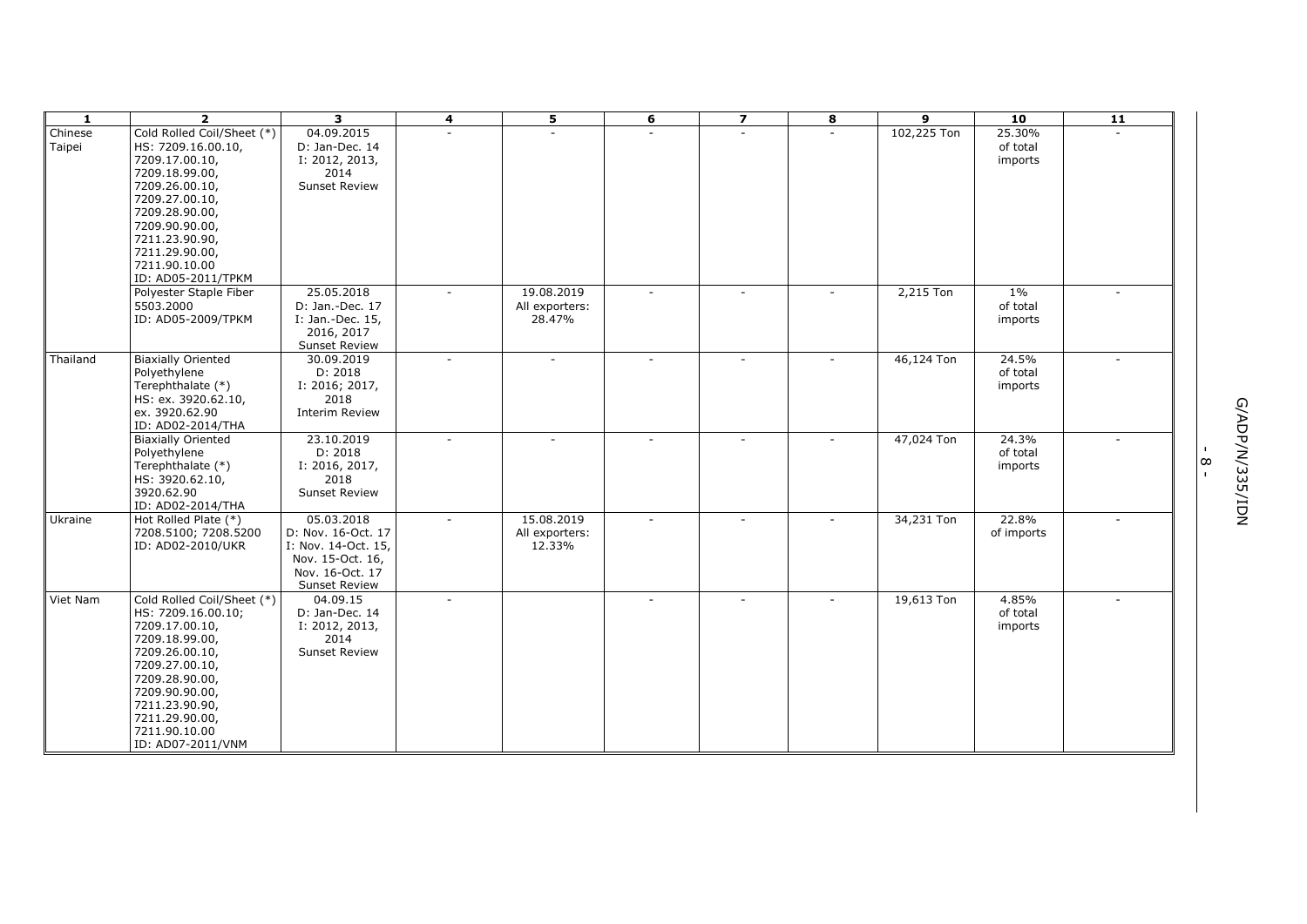G/ADP/N/335/IDN

- 9 -

## **ANNEXES**

#### DEFINITIVE ANTI-DUMPING MEASURES IN FORCE AS OF 31 DECEMBER 2019

| Country/<br><b>Customs</b><br><b>Territory</b> | Product,<br>investigation<br>ID number                                          | Measure(s) | Date of original<br>imposition; publication<br>reference                | Date(s) of extension;<br>publication<br>reference(s)                    |
|------------------------------------------------|---------------------------------------------------------------------------------|------------|-------------------------------------------------------------------------|-------------------------------------------------------------------------|
| Belarus                                        | <b>Hot Rolled Coil</b><br>ID:AD03-2006/BLR                                      | Duty       | 2 March 2008 <sup>a</sup><br>MoF Regulation<br>No. 39.1/PMK.011/2008    | 28 December 2013 <sup>b</sup><br>MoF Regulation<br>No. 169/PMK.011/2013 |
|                                                |                                                                                 |            |                                                                         | 2 April 2019<br>MoF Regulation<br>No. 25/PMK.010/2019                   |
| China                                          | Polyester Staple Fibre<br>ID: AD03-2009/CHN                                     | Duty       | 23 November 2010 <sup>a</sup><br>MoF Regulation<br>No. 196/PMK.011/2010 | 10 May 2016 <sup>b</sup><br>MoF Regulation<br>No. 73/PMK.010/2016       |
|                                                |                                                                                 |            |                                                                         | 19 August 2019<br>MoF Regulation<br>No. 114/PMK.010/2019                |
|                                                | Cold Rolled Coil/Sheet<br>ID: AD04 2011/CHN <sup>c</sup>                        | Duty       | 19 March 2013<br>MoF Regulation<br>No. 65/PMK.011/2013                  | 22 December 2014<br>MoF Regulation<br>No. 224/PMK.011/2014              |
|                                                | Hot Rolled Plate<br>ID: AD02-2010/CHN                                           | Duty       | 2 October 2012 <sup>1</sup><br>MoF Regulation<br>No. 150/PMK.011/2012   | 2 April 2016<br>MoF Regulation<br>No. 50/PMK.011/2016                   |
|                                                |                                                                                 |            |                                                                         | 15 August 2019<br>MoF Regulation<br>No. 111/PMK.010/2019                |
|                                                | Tinplate Coil/Sheet<br>(Tinplate C/S)<br>ID: AD05-2012/CHN                      | Duty       | 15 February 2014 <sup>a</sup><br>MoF Regulation<br>No. 10/PMK.011/2014  | 15 February 2018 <sup>b</sup><br>MoF Regulation<br>No. 214/PMK.010/2018 |
|                                                | <b>Biaxially Oriented</b><br>Polyethylene<br>Terephthalate<br>ID: AD01-2014/CHN | Duty       | 17 December 2015 <sup>a</sup><br>MoF Regulation<br>No. 221/PMK.010/2015 |                                                                         |
|                                                | Frit<br>ID: AD 01-2016/CHN                                                      | Duty       | 7 December 2017<br>MoF Regulation<br>No. 170/PMK. 010/2017              |                                                                         |
|                                                | Steel Wire Rods<br>ID: AD 03-2016/CHN                                           | Duty       | 17 April 2018 <sup>a</sup><br>MoF Regulation<br>No. 27/PMK.010/2018     | $\overline{a}$                                                          |
|                                                | H&I Section<br>ID: AD06-2009/CHN                                                | Duty       | 23 November 2010<br>MoF Regulation<br>No. 195/PMK.011/2010              | 23 December 2015<br>MoF Regulation<br>No. 242/PMK.010/2015              |
|                                                |                                                                                 |            |                                                                         | 2 April 2019<br>MoF Regulation<br>No. 24/PMK.010/2019                   |
|                                                | Hot Rolled Coil<br>ID: AD01-2006/CHN                                            | Duty       | 2 March 2008 <sup>a</sup><br>MoF Regulation<br>No. 39.1/PMK.011/2008    | 28 December 2013 <sup>b</sup><br>MoF Regulation<br>No. 169/PMK.011/2013 |
|                                                |                                                                                 |            |                                                                         | 2 April 2019<br>MoF Regulation<br>No. 25/PMK.010/2019                   |

<sup>&</sup>lt;sup>1</sup> As amended by the Minister of Finance Regulation No. 68/PMK.011/2013, 1 April 2013.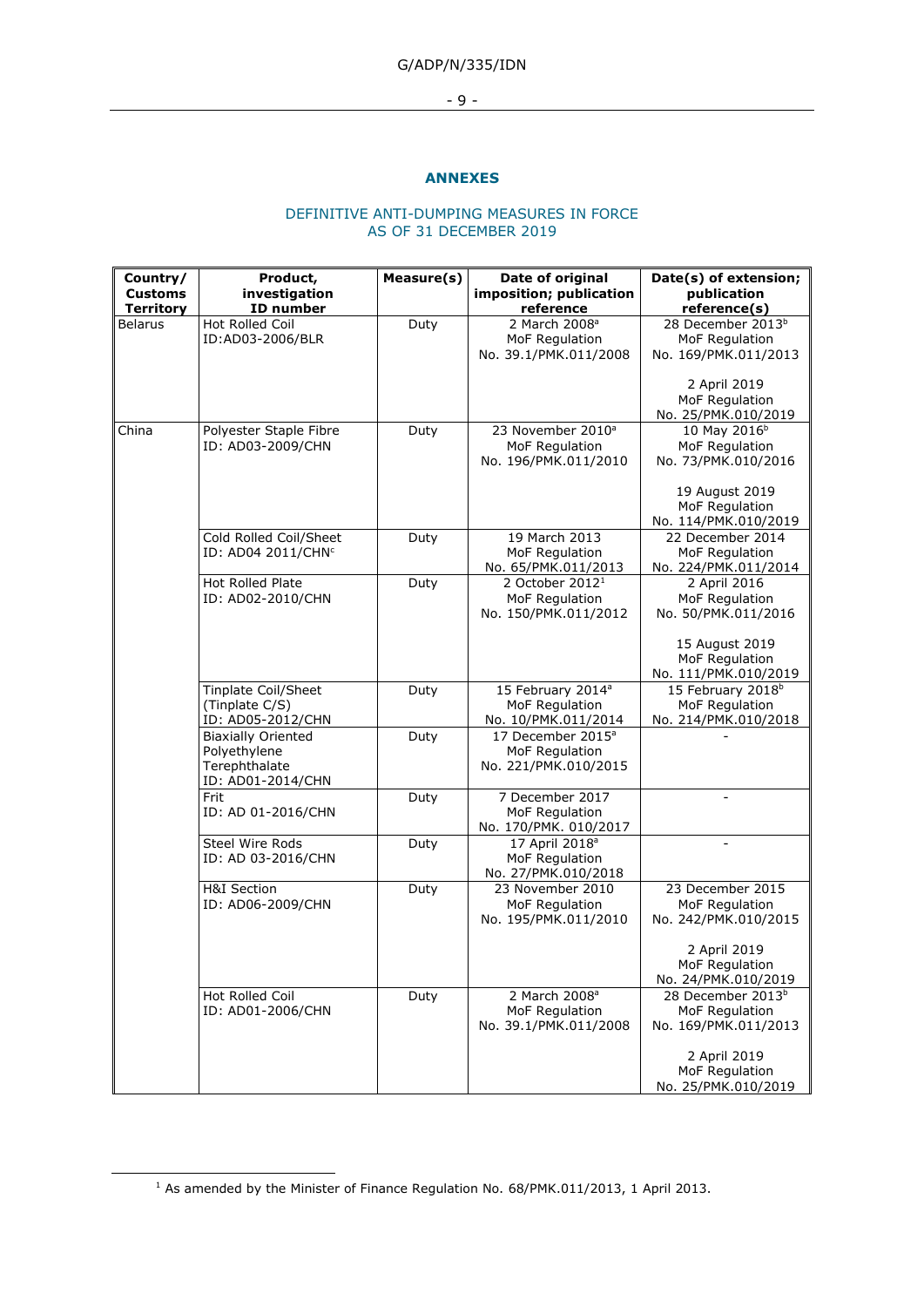| v<br>۰. |  |
|---------|--|
|---------|--|

| Country/<br><b>Customs</b><br><b>Territory</b> | Product,<br>investigation<br>ID number                                          | Measure(s) | Date of original<br>imposition; publication<br>reference                 | Date(s) of extension;<br>publication<br>reference(s)                                                      |
|------------------------------------------------|---------------------------------------------------------------------------------|------------|--------------------------------------------------------------------------|-----------------------------------------------------------------------------------------------------------|
| China                                          | Spin Drawn Yarn (SDY)                                                           | Duty       | 20 August 2019                                                           |                                                                                                           |
| (Cont'd)                                       | ID:AD 02-2017/CHN                                                               |            | No. 115/PMK.010/2019                                                     |                                                                                                           |
| India                                          | Polyester Staple Fibre<br>ID: AD04-2009/IND                                     | Duty       | 23 November 2010 <sup>a</sup><br>MoF Regulation<br>No. 196/PMK.011/2010  | 10 May 2016 <sup>b</sup><br>MoF Regulation<br>No. 73/PMK.010/2016                                         |
|                                                |                                                                                 |            |                                                                          | 19 August 2019<br>MoF Regulation<br>No. 114/PMK.010/2019                                                  |
|                                                | <b>Biaxially Oriented</b><br>Polyethylene<br>Terephthalate<br>ID: AD01-2014/IND | Duty       | 17 December 2015 <sup>a</sup><br>MoF Regulation<br>No. 221/PMK.010/2015  |                                                                                                           |
|                                                | Hot Rolled Coil<br>ID: AD02-2006/IND                                            | Duty       | 2 March 2008 <sup>a</sup><br>MoF Regulation<br>No. 39.1/PMK.011/2008     | 28 December 2013 <sup>b</sup><br>MoF Regulation<br>No. 169/PMK.011/2013<br>2 April 2019<br>MoF Regulation |
|                                                |                                                                                 |            |                                                                          | No. 25/PMK.010/2019                                                                                       |
| Japan                                          | Cold Rolled Coil/Sheet<br>ID: AD03 2011/JPNc                                    | Duty       | 19 March 2013<br>MoF Regulation<br>No. 65/PMK.011/2013                   | 22 December 2014<br>MoF Regulation<br>No. 224/PMK.011/2014                                                |
| Kazakhstan                                     | Hot Rolled Coil                                                                 | Duty       | 2 March 2008 <sup>a</sup>                                                | 28 December 2013 <sup>b</sup>                                                                             |
|                                                | ID: AD03-2006/BLS                                                               |            | MoF Regulation<br>No. 39.1/PMK.011/2008                                  | MoF Regulation<br>No. 169/PMK.011/2013                                                                    |
|                                                |                                                                                 |            |                                                                          | 2 April 2019<br>MoF Regulation<br>No. 25/PMK.010/2019                                                     |
| Korea, Rep.<br>of                              | Tinplate Coil/Sheet<br>(Tinplate C/S)<br>ID: AD07-2012/KOR                      | Duty       | 15 February 2014 <sup>a</sup><br>MoF Regulation<br>No. 10/PMK.011/2014   | 15 February 2018 <sup>b</sup><br>MoF Regulation<br>No. 214/PMK.010/2018                                   |
|                                                | Cold Rolled Coil/Sheet<br>ID: AD06 2011/KOR <sup>3</sup>                        | Duty       | 19 March 2013<br>MoF Regulation<br>No. 65/PMK.011/2013                   | 22 December 2014<br>MoF Regulation<br>No. 224/PMK.011/2014                                                |
|                                                | Hot Rolled Coil<br>ID: AD01-2009/KOR <sup>c</sup>                               | Duty       | 7 February 2011<br>MoF Regulation<br>No. 23/PMK.011/2011                 |                                                                                                           |
| Malaysia                                       | Spin Draw Yarn<br>ID: AD01-2013/MYS                                             | Duty       | 21 January 2015<br>MoF Regulation<br>No. 13/PMK.010/2015                 | $\overline{a}$                                                                                            |
|                                                | Partially Oriented Yarn<br>ID: AD03-2013/MYS                                    | Duty       | 21 January 2015<br>MoF Regulation<br>No. 14/PMK.010/2015                 |                                                                                                           |
|                                                | Hot Rolled Coil<br>ID: AD02 2009/MYS <sup>c</sup>                               | Duty       | 7 February 2011<br>MoF Regulation<br>No. 23/PMK.011/2011                 |                                                                                                           |
| Russian<br>Federation                          | Hot Rolled Coil<br>ID: AD03-2006/RUS                                            | Duty       | 2 March 2008 <sup>a</sup><br>MoF Regulation<br>No. 39.1/PMK.011/2008     | 28 December 2013 <sup>b</sup><br>MoF Regulation<br>No. 169/PMK.011/2013<br>2 April 2019                   |
|                                                |                                                                                 |            |                                                                          | MoF Regulation<br>No. 25/PMK.010/2019                                                                     |
| Singapore                                      | <b>Hot Rolled Plate</b><br>ID: AD01-2010/SIN                                    | Duty       | 2 October 2012 <sup>2, a</sup><br>MoF Regulation<br>No. 150/PMK.011/2012 | 2 April 2016 <sup>b</sup><br>MoF Regulation<br>No. 50/PMK.011/2016                                        |
|                                                |                                                                                 |            |                                                                          | 15 August 2019<br>MoF Regulation<br>No. 111/PMK.010/2019                                                  |

<sup>2</sup> As amended by the Minister of Finance Regulation No. 68/PMK.011/2013, 1 April 2013.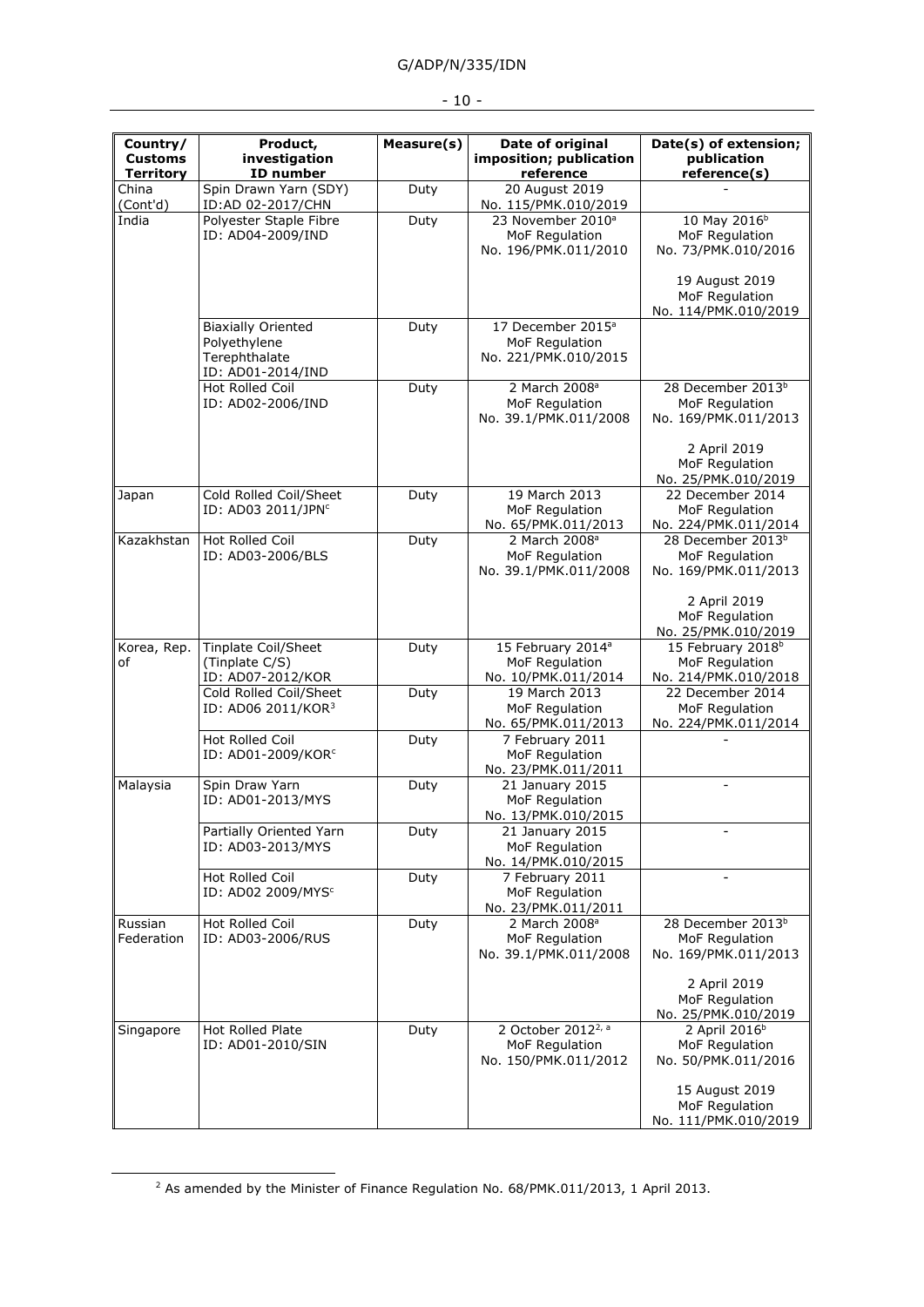| Country/<br><b>Customs</b><br><b>Territory</b> | Product,<br>investigation<br>ID number       | Measure(s) | Date of original<br>imposition; publication<br>reference | Date(s) of extension;<br>publication<br>reference(s) |
|------------------------------------------------|----------------------------------------------|------------|----------------------------------------------------------|------------------------------------------------------|
| Chinese                                        | Polyester Staple Fibre                       | Duty       | 23 November 2010 <sup>a</sup>                            | 10 May 2016 <sup>b</sup>                             |
| Taipei                                         | ID: AD05-2009/TPKM                           |            | MoF Regulation                                           | MoF Regulation                                       |
|                                                |                                              |            | No. 196/PMK.011/2010                                     | No. 73/PMK.010/2016                                  |
|                                                |                                              |            |                                                          | 19 August 2019                                       |
|                                                |                                              |            |                                                          | MoF Regulation                                       |
|                                                |                                              |            |                                                          | No. 114/PMK.010/2019                                 |
|                                                | Tinplate Coil/Sheet                          | Duty       | 15 February 2014 <sup>a</sup>                            | 15 February 2018 <sup>b</sup>                        |
|                                                | (Tinplate C/S)<br>ID: AD06-2012/TPKM         |            | MoF Regulation<br>No. 10/PMK.011/2014                    | MoF Regulation<br>No. 214/PMK.010/2018               |
|                                                | Hot Rolled Coil                              | Duty       | 2 March 2008 <sup>a</sup>                                | 28 December 2013 <sup>b</sup>                        |
|                                                | ID: AD04-2006/TPKM                           |            | MoF Regulation                                           | MoF Regulation                                       |
|                                                |                                              |            | No. 39.1/PMK.011/2008                                    | No. 169/PMK.011/2013                                 |
|                                                |                                              |            |                                                          | 2 April 2019                                         |
|                                                |                                              |            |                                                          | MoF Regulation<br>No. 25/PMK.010/2019                |
|                                                | Cold Rolled Coil/Sheet ID:                   | Duty       | 19 March 2013                                            | 22 December 2014                                     |
|                                                | AD05 2011/TPKM <sup>c</sup>                  |            | MoF Regulation                                           | MoF Regulation                                       |
|                                                |                                              |            | No. 65/PMK.011/2013                                      | No. 224/PMK.011/2014                                 |
| Thailand                                       | Partially Oriented Yarn<br>ID: AD02-2013/THA | Duty       | 21 January 2015<br>MoF Regulation                        |                                                      |
|                                                |                                              |            | No. 14/PMK.010/2015                                      |                                                      |
|                                                | <b>Biaxially Oriented</b>                    | Duty       | 30 January 2017                                          | $\mathbf{r}$                                         |
|                                                | Polyethylene                                 |            | MoF Regulation                                           |                                                      |
|                                                | Terephthalate                                |            | No. 221/PMK.010/2015                                     |                                                      |
|                                                | ID: AD02-2014/THA                            |            |                                                          |                                                      |
|                                                | <b>Biaxially Oriented</b>                    | Duty       | 21 January 2017 <sup>a</sup>                             | 18 April 2019 <sup>b</sup>                           |
|                                                | Polypropylene                                |            | MoF Regulation                                           | MoF Regulation                                       |
|                                                | ID: AD01-2015/THA                            |            | No. 1/PMK.010/2017                                       | No. 36/PMK.010/2019                                  |
|                                                | Hot Rolled Coil<br>ID: AD05-2006/THA         | Duty       | 2 March 2008<br>MoF Regulation                           | 28 December 2013 <sup>b</sup><br>MoF Regulation      |
|                                                |                                              |            | No. 39.1/PMK.011/2008                                    | No. 169/PMK.011/2013                                 |
|                                                |                                              |            |                                                          |                                                      |
|                                                |                                              |            |                                                          | 2 April 2019                                         |
|                                                |                                              |            |                                                          | MoF Regulation                                       |
|                                                |                                              |            |                                                          | No. 25/PMK.010/2019                                  |
| Ukraine                                        | Hot Rolled Plate                             | Duty       | 2 October 2012 <sup>3</sup>                              | 2 April 2016 <sup>b</sup>                            |
|                                                | ID: AD02-2010/UKR                            |            | MoF Regulation                                           | MoF Regulation                                       |
|                                                |                                              |            | No. 150/PMK.011/2012                                     | No. 50/PMK.011/2016                                  |
|                                                |                                              |            |                                                          | 15 August 2019                                       |
|                                                |                                              |            |                                                          | MoF Regulation                                       |
|                                                |                                              |            |                                                          | No. 111/PMK.010/2019                                 |
| Viet Nam                                       | <b>Biaxially Oriented</b><br>Polypropylene   | Duty       | 30 January 2017<br>MoF Regulation                        | 18 April 2019 <sup>b</sup><br>MoF Regulation         |
|                                                | ID: AD01-2015/VNM                            |            | No. 1/PMK.010/2017                                       | No. 36/PMK.010/2019                                  |
|                                                | Cold Rolled Coil/Sheet                       | Duty       | 19 March 2013                                            | 22 December 2014                                     |
|                                                | ID: AD07 2011/VNM <sup>c</sup>               |            | MoF Regulation                                           | MoF Regulation                                       |
|                                                |                                              |            | No. 65/PMK.011/2013                                      | No. 224/PMK.011/2014                                 |

- 11 -

MoF - Minister of Finance, the imposition of anti-dumping duties in Indonesia based on the regulation of the minister of finance

a Please note the date of original imposition was incorrectly reported in previous semi-annual reports. Please consider this date as the correct one.

b Please note the date of extension was incorrectly reported in previous semi-annual reports. Please consider this date as the correct one.

c Please note that this measure was incorrectly omitted in previous semi-annual reports.

<sup>&</sup>lt;sup>3</sup> As amended by the Minister of Finance Regulation No. 68/PMK.011/2013, 1 April 2013.